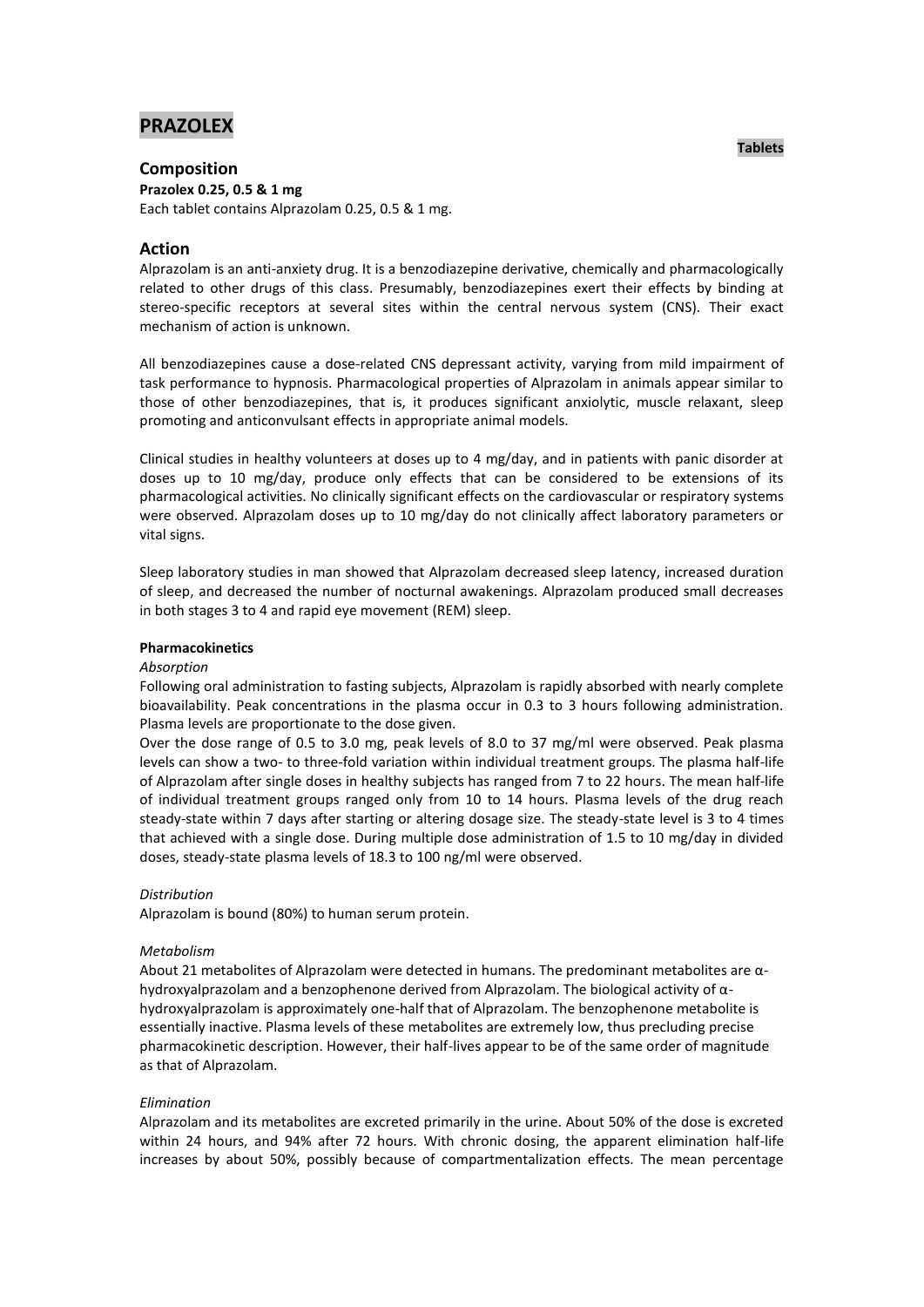excreted over a two-week period following a single <sup>14</sup>C Alprazolam dose was 78.8 ± 2.1% in urine and 7.02 ± 0.6% in feces.

### *Special patient groups*

Changes in the absorption, distribution, metabolism and excretion of benzodiazepines have been reported in a variety of disease states including alcoholism, impaired hepatic function and impaired renal function. Changes have also been demonstrated in elderly patients. It has not yet been determined if similar changes occur in the pharmacokinetics of Alprazolam.

#### *Hepatic enzymes*

The ability of Alprazolam to induce human hepatic enzyme systems has not yet been determined. However, this is not a property of benzodiazepines in general. Also, Alprazolam did not affect the prothrombin times or plasma warfarin levels in male volunteers administered sodium warfarin orally.

# **Indications**

Prazolex is indicated for the treatments of anxiety and anxiety associated conditions in adults over 18 years old as follows:

#### **Anxiety states (anxiety neuroses)**

Symptoms that occur in such patients include anxiety, tension, fear, insomnia, apprehension, restlessness, concentration difficulties, irritability and/or autonomic hyperactivity resulting in a variety of somatic complaints.

#### **Mixed anxiety-depression**

Symptoms of both anxiety and depression occur concurrently in such patients.

#### **Neurotic or reactive depression**

such patients primarily exhibit a depressed mood or a pervasive loss of interest or pleasure. Other characteristics include anxiety, appetite disturbances, and changes in weight, cognitive disturbances, decreased energy, feeling of worthlessness or guilt, insomnia, somatic complaints, or thoughts of death or suicide.

#### **Anxiety states, mixed anxiety-depression, or neurotic depression**

Prazolex is indicated when these conditions are associated with other diseases, such as the chronic phase of alcohol withdrawal and functional or organic disease, particularly certain gastrointestinal, cardiovascular, or dermatological disorders.

# **Contraindications**

- Hypersensitivity to benzodiazepines or to any component of the product
- Myasthenia gravis
- Chronic obstructive airways disease with incipient respiratory failure.

# **Adverse Reactions**

Side effects are generally observed at the beginning of therapy and usually disappear upon continued medication or decreased dosage. In patients treated for anxiety, anxiety associated with depression, the most common side-effects to (Alprazolam) were drowsiness, sedation and ataxia. Drowsiness is more common in elderly and debilitated patients and in patients receiving high doses.

### Less common side-effects are:

Co-ordination disorders, tremor, lethargy, ataxia, blurred vision, memory impairment/amnesia, insomnia, nervousness/anxiety, depression, headache, autonomic manifestations, change in mass and various gastrointestinal symptoms.

### The following side-effects have also been reported:

Stimulation, agitation, irritability, concentration difficulties, confusion, hallucinations, other adverse behavioral effects, musculoskeletal weakness, dystonia, fatigue, slurred speech, anorexia, changes in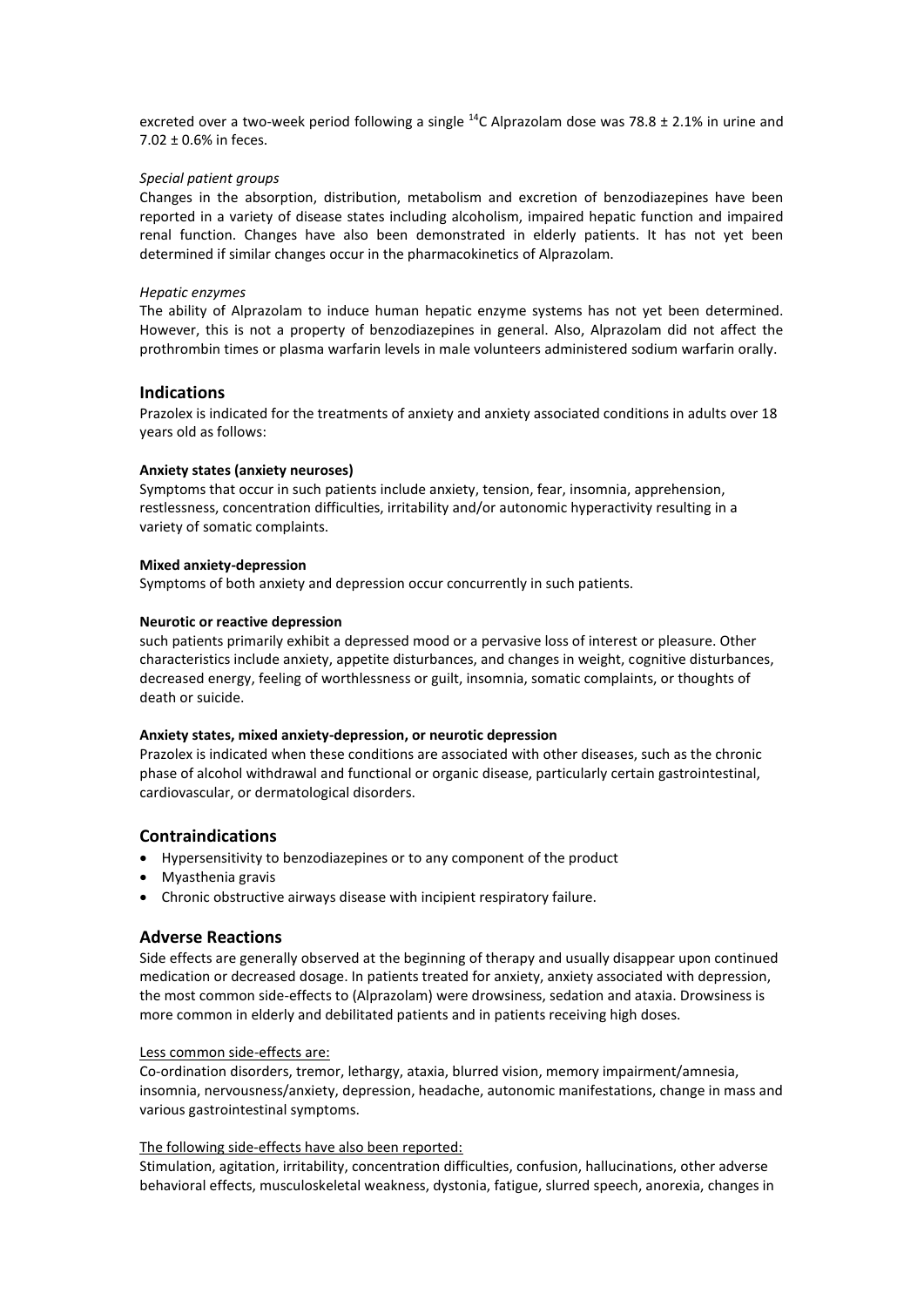salivation, changes in libido, menstrual irregularities, incontinence, urinary retention, abnormal liver function, jaundice, blood disorders, increased intra-ocular pressure and hypersensitivity reactions.

Amnesia and paradoxical excitation may occur. In the case of acute, hyper-excitability states, the medicine should be discontinued.

# **Warnings and Precautions**

In general, benzodiazepines should be prescribed for short periods only (e.g. 2 to 4 weeks). With the exception of the use of Alprazolam for the treatment of panic disorder, continuous long-term use is not recommended. There is evidence that tolerance develops to the sedative effects of benzodiazepines. After as little as one week therapy with recommended doses, withdrawal symptoms can appear following cessation of treatment, e.g. rebound anxiety following the cessation of an anxiolytic benzodiazepine.

Habituation and emotional or physical dependence may occur with benzodiazepines, including Alprazolam. As with all benzodiazepines, the risk of dependence increases with higher doses and longterm use and is further increased in patients with a history of alcoholism or drug abuse.

Following the prolonged use of Alprazolam at therapeutic doses, withdrawal from the medication should be gradual in keeping with good medical practice. An individualized withdrawal timetable needs to be planned for each patient in whom dependence is known or suspected (periods from four weeks to four months have been suggested). It is suggested that the daily dosage of Arrow - Alprazolam be decreased by no more that 0.5 mg every 3 days. Some patients may require an even slower dosage reduction.

Withdrawal symptoms have occurred following rapid decrease or abrupt discontinuance of benzodiazepines including Alprazolam. These can range from mild dysphoria and insomnia to a major syndrome, which may include abdominal and muscle cramps, vomiting, sweating, tremor and convulsions. In addition, withdrawal seizures have occurred upon a rapid decrease or abrupt discontinuation of therapy with Alprazolam.

#### *Depression, psychosis and schizophrenia*

The use of Alprazolam has not been established in certain types of depression. Thus, it is not recommended as a primary therapy in patients with depression and psychosis. In such conditions, psychiatric assessment and supervision are necessary if benzodiazepines are indicated. Benzodiazepines may increase depression in some patients and may contribute to deterioration in severely disturbed schizophrenics with confusion and withdrawal. Suicidal tendencies may be present or uncovered, and protective measures may be required.

Panic-related disorders have been associated with depression, and an increased frequency of suicide amongst untreated patients has been reported. Therefore, the same precaution must be exercised when using the higher doses of Alprazolam in treating patients with panic disorders, as is exercised with the use of any psychotropic drug in treating depressed patients or those in whom there is reason to expect concealed suicidal ideation or plans.

Administration to severely depressed or suicidal patients should be done with appropriate precautions and appropriate size of the prescription.

#### *Withdrawal and dependence*

The use of benzodiazepines may lead to dependence as defined by the presence of a withdrawal syndrome on discontinuation of the drug. Tolerance as defined by a need to increase the dose in order to achieve the same therapeutic effect seldom occurs in patients receiving the recommended dose under medical supervision. Tolerance to sedation may occur with benzodiazepines, especially in those with drug-seeking behavior.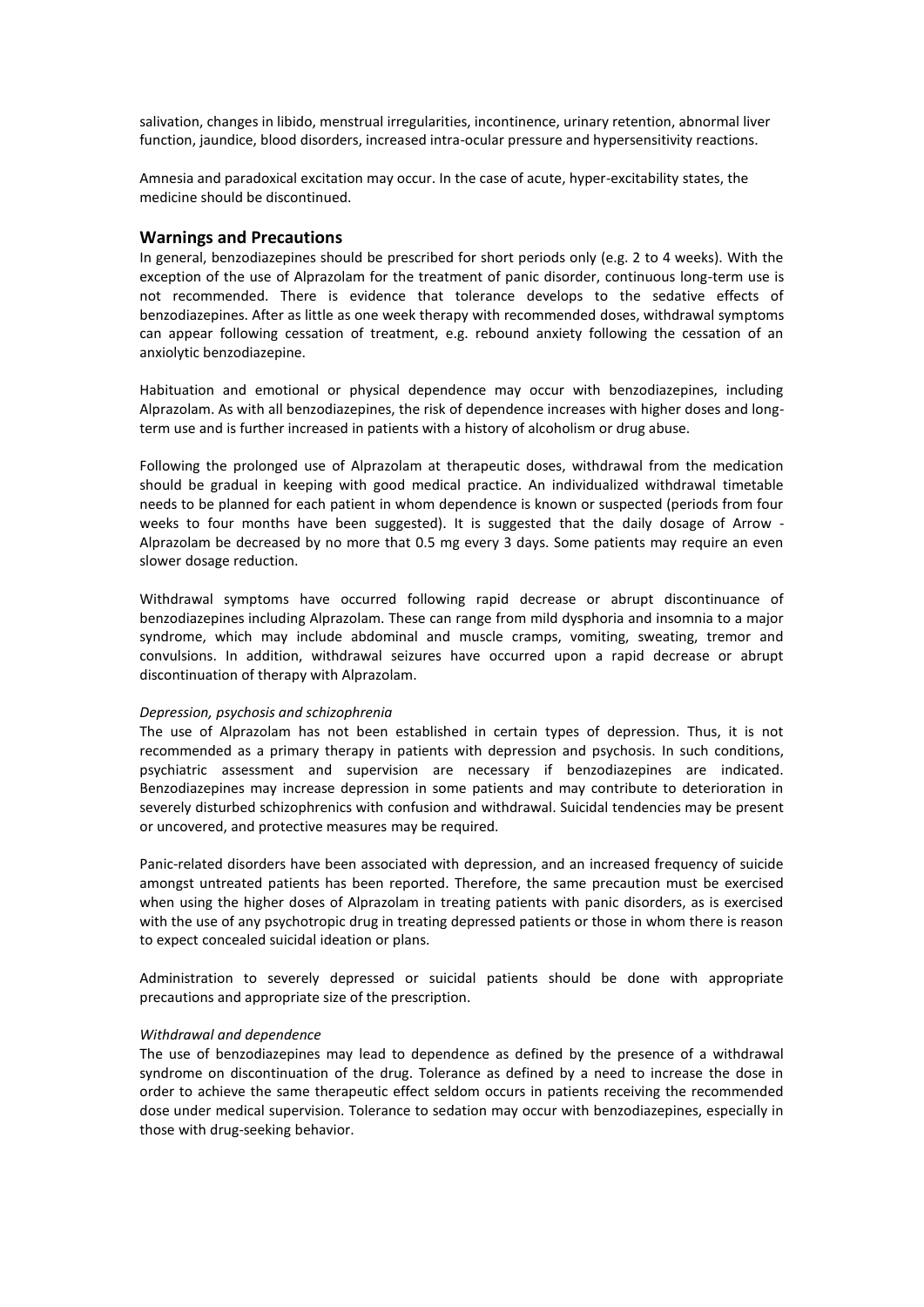The result of withdrawal symptoms is a direct consequence of physical dependence to Alprazolam. Signs and symptoms of withdrawal are similar in character to those noted with barbiturates and alcohol, and are more prominent after a rapid decrease of dosage or abrupt discontinuation. These symptoms range from insomnia, anxiety, dysphoria, palpitations, panic attacks, vertigo, myoclonus, akinesia, hypersensitivity to light, sound and touch, abnormal body sensations (e.g. feelings of motion, metallic taste), depersonalization, derealisation, delusional beliefs, hyper-reflexia and loss of short-term memory, to a major syndrome that may include convulsions, tremor, abdominal and muscle cramps, confusional state, delirium, hallucinations, hyperthermia, psychosis, vomiting and sweating. Such manifestations of withdrawal, especially the more serious ones, are more common in patients who have received excessive doses over a prolonged period. However, withdrawal symptoms have been reported following abrupt discontinuation of benzodiazepines taken continuously at therapeutic levels.

Signs and symptoms of withdrawal are more prominent after a rapid decrease of dosage or abrupt discontinuation of benzodiazepines. Hence, abrupt discontinuation of therapy with Alprazolam should be avoided. It is recommended that all patients on Alprazolam who require a dosage reduction be gradually tapered under close supervision to minimize the incidence or severity of withdrawal problems. It is important to advise patients not to increase the dose of, or abruptly discontinue, their medication without first consulting a physician.

The discontinuation of therapy with Alprazolam may not only result in withdrawal symptoms, but also in relapse of the anxiety and panic symptoms of the original disorder and rebound effect. The term relapse refers to the return of symptoms characteristic of the original disorder, at levels approximately equal to those seen at baseline before active treatment was initiated. Rebound phenomenon refers to the return of symptoms characteristic of the original disorder, at levels greater than originally seen at baseline.

In general, rebound phenomenon reflects the re-emergence of pre-existing conditions combined with withdrawal symptoms described earlier. Withdrawal or rebound phenomenon may follow high doses of benzodiazepines for relatively short periods of time. It was found that the majority of Alprazolam treated patients (66.9%) were able to taper dose to zero. A minority of patients were unable to successfully stop Alprazolam after long-term therapy.

# *Abuse*

Physical and psychological dependence have occurred with recommended doses of benzodiazepines. Caution must therefore be exercised in administering Alprazolam to individuals known to be addiction prone, or those whose history suggesting they may increase the dosage on their own initiative. In such patients, it is therefore desirable to limit repeat prescriptions without adequate medical supervision. Such individuals should be under careful surveillance when receiving benzodiazepines because of their predisposition to habituation and dependence.

#### *Paradoxical reactions*

Paradoxical reactions such as acute rage, stimulation or excitement may occur in rare instances. Should such reactions occur, Alprazolam should be discontinued.

#### *Elderly or debilitated patients*

Such patients may be particularly susceptible to the sedative effects of benzodiazepines and associated giddiness, ataxia and confusion, which may increase the possibility of a fall. Therefore, the dosage should be limited to the smallest effective amount to preclude such effects.

#### *Effects on ability to drive or use machinery*

Patients receiving Alprazolam should be warned not to operate dangerous machinery or motor vehicles until it is known that they do not become drowsy or dizzy while taking Alprazolam. Abilities may be impaired on the day following use.

*Impaired renal or hepatic function*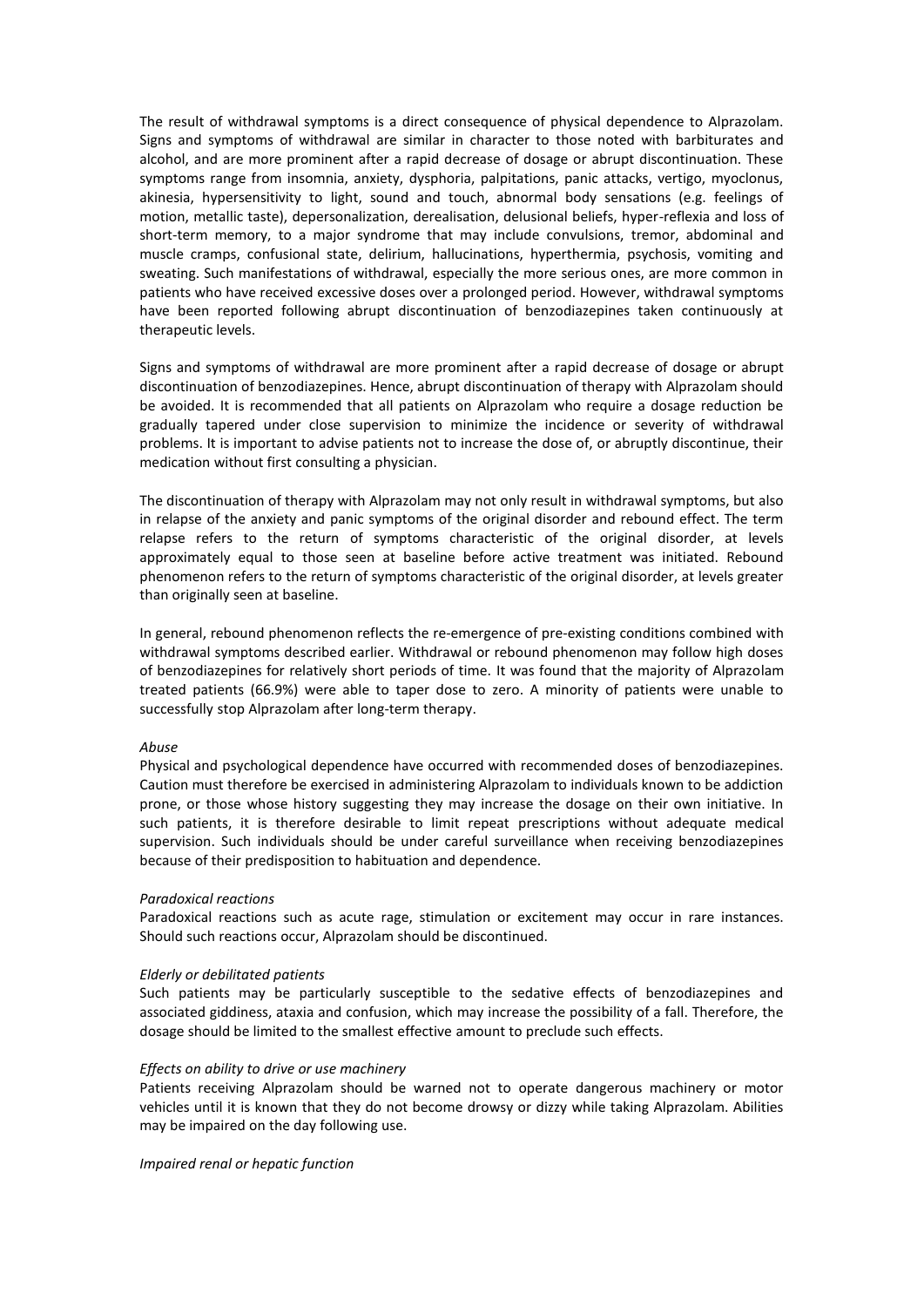Patients with impaired renal or hepatic function should use benzodiazepine medication with caution and a reduction in dosage, or a decision not to prescribe, may be necessary in such patients. In rare instances, some patients taking benzodiazepines have developed blood dyscrasias, and some have had elevations of liver enzymes. As with other benzodiazepines, periodic blood counts and liver function tests are recommended.

### *Impaired respiratory function*

Caution in the use of Alprazolam is recommended in patients with respiratory depression. In patients with chronic obstructive pulmonary disease, benzodiazepines can cause increased arterial carbon dioxide tension and decreased oxygen tension.

#### *Acute narrow-angle glaucoma*

Caution should be used in the treatment of patients with acute narrow-angle glaucoma because of atropine-like side effects of Alprazolam.

#### *Hypotension*

Although hypotension has occurred rarely, benzodiazepines should be administered with care to patients in whom a drop in blood pressure may lead to cardiac or cerebral complications. This is particularly important in elderly patients.

### *Epilepsy*

Abrupt withdrawal of benzodiazepines in persons with convulsive disorders may be associated with a temporary increase in the frequency and/or severity of seizures. Patients with convulsive disorder should not be abruptly withdrawn from Alprazolam.

#### *Amnesia*

Transient amnesia or memory impairment has been reported in association with the use of benzodiazepines.

### *Alcohol and other CNS drugs*

Patients should be advised that their tolerance for alcohol and other CNS depressants will be diminished and that these drugs should either be eliminated or given in reduced dosage in the presence of Arrow - Alprazolam.

# *Use in pregnancy*

#### *Category C*

Animal reproduction studies have shown an adverse effect on the fetus and there are no adequate and well-controlled studies in humans, but potential benefits may warrant use of the drug in pregnant women despite potential risks.

#### *Use in lactation*

Benzodiazepines, including Alprazolam, are known to be excreted in human milk. Although the levels in breast milk are low, benzodiazepines generally show increased toxicity in neonates, and may cause drowsiness, lethargy, weight loss, hypotonia and/or feeding difficulties in the infant. Therefore, unless there are compelling circumstances to the contrary, Alprazolam is not recommended for use while breast feeding.

# *Children*

Safety and efficacy of Alprazolam in children under 18 years of age have not been established

# **Drug Interactions**

Benzodiazepines, including Alprazolam, produce additive CNS depressant effects when coadministered with drugs such as barbiturates, alcohol, sedatives, tricyclic antidepressants, and nonselective monoamine oxidase inhibitors and other antipsychotics, skeletal muscle relaxants, antihistamines, narcotic analgesics and anesthetics.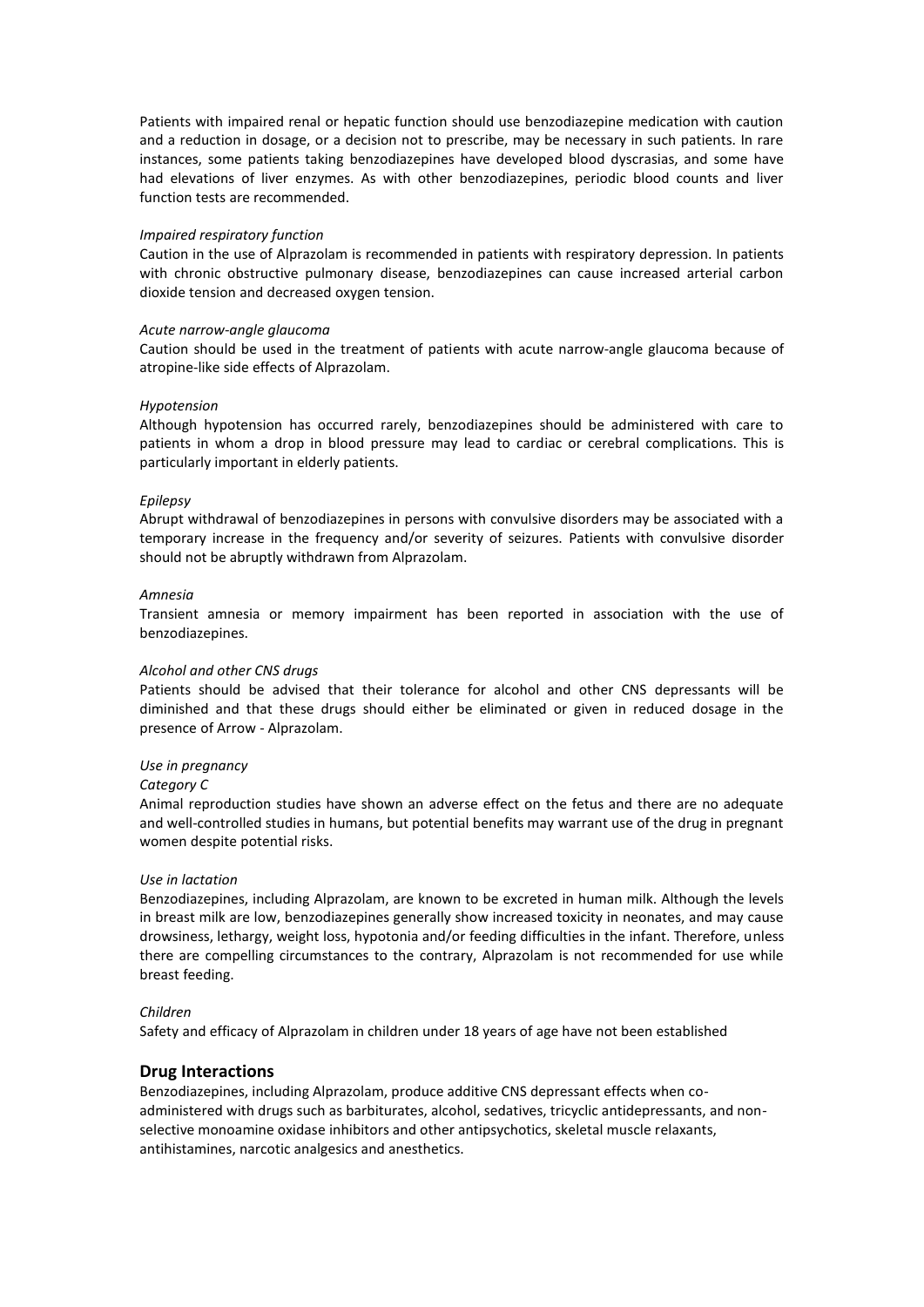Pharmacokinetic interactions can occur when Alprazolam is administered along with drugs that interfere with its metabolism. Compounds that inhibit certain hepatic enzymes (particularly cytochrome P4503A4) may increase the concentration of Alprazolam and enhance its activity. Data from clinical studies with Alprazolam, in vitro studies with Alprazolam, and clinical studies with drugs metabolised similarly to Alprazolam provide evidence for varying degrees of interaction and possible interaction with Alprazolam for a number of drugs. Based on the degree of interaction and the type of data available, the following recommendations are made:

- Co-administration of Alprazolam with ketoconazole, Itraconazole, or other azole-type antifungals is not recommended.
- Caution and consideration of dose reduction is recommended when Alprazolam is coadministered with nefazodone, fluvoxamine, cimetidine or disulfiram.
- Caution is recommended when Alprazolam is co-administered with fluoxetine, propoxyphene, oral contraceptives, sertraline, diltiazem, erythromycin or other macrolide antibiotics. Increased levels of Alprazolam have been observed with co-administration of erythromycin.
- Interactions involving HIV protease inhibitors (e.g. ritonavir) and Alprazolam are complex and time dependent. Low doses of ritonavir resulted in a large impairment of Alprazolam clearance, prolonged its elimination half-life and enhanced clinical effects. However, upon extended exposure to ritonavir, CYP3A induction offsets this inhibition. This interaction will require a doseadjustment or discontinuation of Alprazolam.
- The anticholinergic effects of other drugs, including atropine and similar drugs, antihistamines and antidepressants, may be potentiated when taken in conjunction with benzodiazepines.
- Interactions have been reported between some benzodiazepines and anticonvulsants, with changes in the serum concentration of the benzodiazepine or the anticonvulsant. It is recommended that patients be observed for altered responses when benzodiazepines and anticonvulsants are prescribed together, and that serum level monitoring of the anticonvulsant be performed more frequently.
- Minor EEG changes, usually low voltage fast activity, of no known clinical significance, have been reported with benzodiazepine administration.
- The steady-state plasma concentrations of imipramine and desipramine have been reported to increase by an average of 31 and 20%, respectively, when Alprazolam was given in doses up to 4 mg/day concomitantly. The clinical significance of these changes is unknown.
- Alprazolam causes a small decrease (7%) in lithium clearance. Caution should be exercised with close monitoring of lithium concentrations to avoid toxicity.
- Oral contraceptives may increase the elimination half-life of Alprazolam. A 20% increase in the Alprazolam steady-state plasma concentration may be expected in women taking Alprazolam and oral contraceptives concurrently.
- Pharmacokinetic interactions of benzodiazepines with other drugs have been reported. Clearance of Alprazolam and certain other benzodiazepines can be delayed by the coadministration of cimetidine or macrolide antibiotics. The clinical significance of this is unclear.

# **Dosage and Administration**

The optimum dose should be individualized based upon the severity of the symptoms and individual patient's response. The usual dose will meet the needs of most patients. In patients who require higher doses, dosage should be increased cautiously to avoid adverse effects. In general, patients who have not previously received psychotropic medications will require somewhat lower doses than those previously treated with minor tranquilizers, antidepressants or hypnotics, or those with a history of chronic alcoholism.

It is recommended that the general principle of using the lowest effective dose be followed, particularly in elderly or debilitated patients, to preclude the development of ataxia or over-sedation. In patients who experience early morning anxiety and emergence of anxiety symptoms, it is recommended that the same total daily dose be given as more frequent administration.

|--|